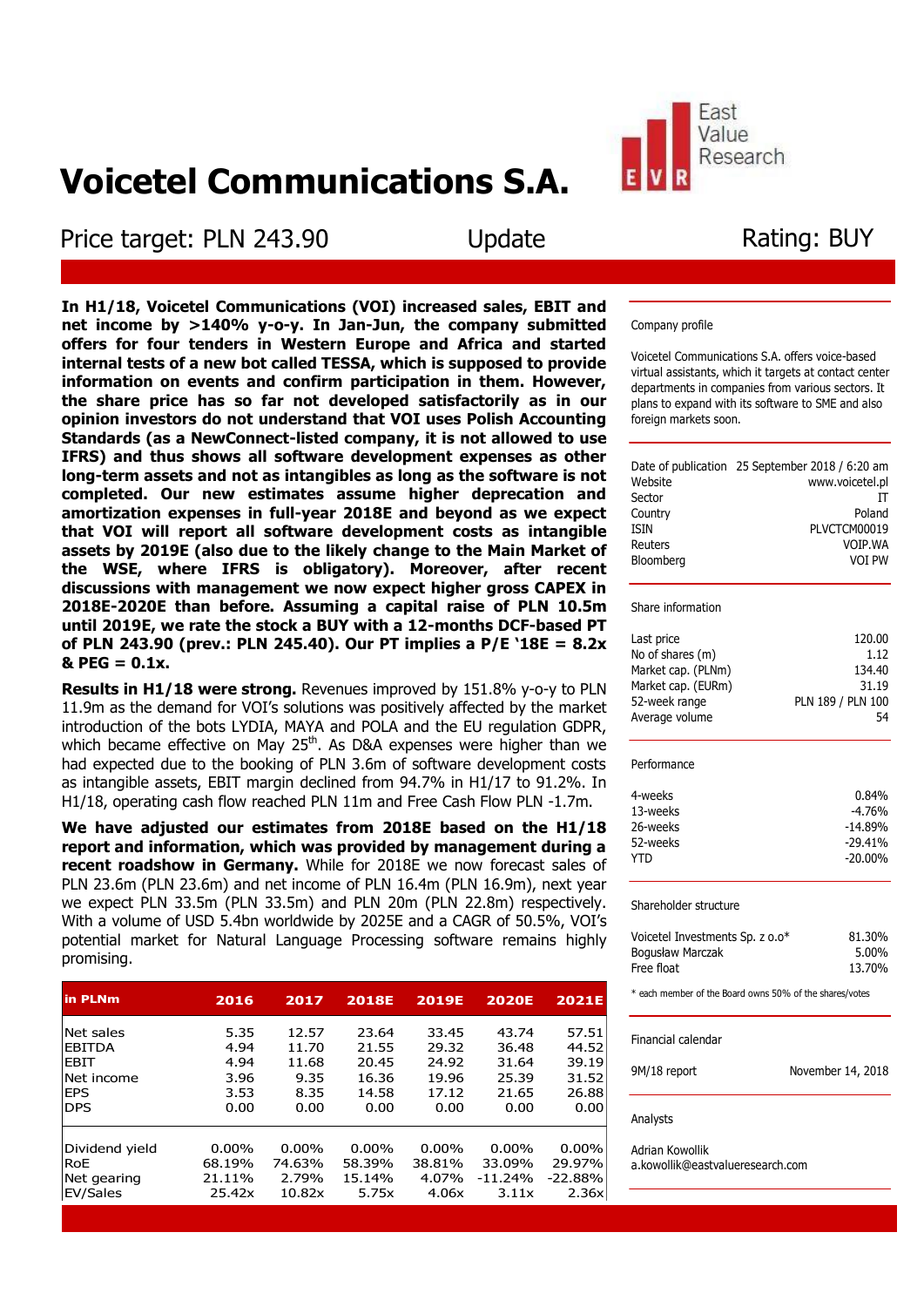# **Recent results**

### **Revenues and Profitability**

In H1/18, Voicetel Communications generated total revenues of PLN 11.9m, which corresponded to a y-o-y increase of 151.8%. Since H2/17, the company has experienced much higher interest for its solutions, mainly due to lack of call center staff in Poland, the introduction of the EU regulation GDPR in May 2018 and a general trend towards automation in the area of communication with clients.

|                      |       |       | change   |
|----------------------|-------|-------|----------|
| in PLNm              | H1/18 | H1/17 | $y$ -o-y |
| <b>Net sales</b>     | 11.90 | 4.73  | 151.8%   |
| <b>EBITDA</b>        | 11.26 | 4.47  | 151.8%   |
| <b>EBITDA</b> margin | 94.7% | 94.7% |          |
| <b>EBIT</b>          | 10.85 | 4.47  | 142.6%   |
| <b>EBIT</b> margin   | 91.2% | 94.7% |          |
| <b>Net income</b>    | 8.70  | 3.60  | 141.5%   |
| Net margin           | 73.1% | 76.3% |          |

Source: Company information, East Value Research GmbH

In H1/18, EBIT increased by 142.6% to PLN 10.9m. As operating costs went up from PLN 253k in H1/17 to PLN 1m mainly due to higher D&A expenses following PLN 3.6m higher intangible assets (out of in total PLN 12.7m, which were spent on CAPEX), the operating margin declined from 94.7% to 91.2%. The net margin was affected by a higher net financial result of PLN -127k (PLN -57k) and slightly higher effective tax rate (18.8% vs. 18.4% in H1/17).

### **Balance sheet and Cash flow**

At the end of June 2018, Voicetel had equity of PLN 25.9m, which corresponded to a ratio of 62.7%. Apart from equity, the largest balance sheet positions were other long term assets of PLN 29.2m and intangible assets of PLN 3.6m, which both sum up the company's software development expenses, as well as deferred tax liabilities of PLN 6.2m. As of 30 June 2018, Voicetel had liquid funds (cash + securities) of PLN 1.3m, while its interest-bearing debt equaled PLN 2.9m.

Between January and June 2018, Voicetel generated an operating cash flow of PLN 11m compared to PLN 3.4m in H1/17. The reason was a significantly higher net profit y-o-y and a much lower cash outflow from working capital (PLN -473k vs. PLN -1.2m). Due to investments in the product offering cash flow from investing equaled PLN -12.7m (PLN - 4.7m). Cash flow from financing amounted to PLN 2.1m (PLN 1.3m) and was impacted by a shareholder loan worth PLN 2.5m. In total, the cash position increased by PLN 406k in H1/18.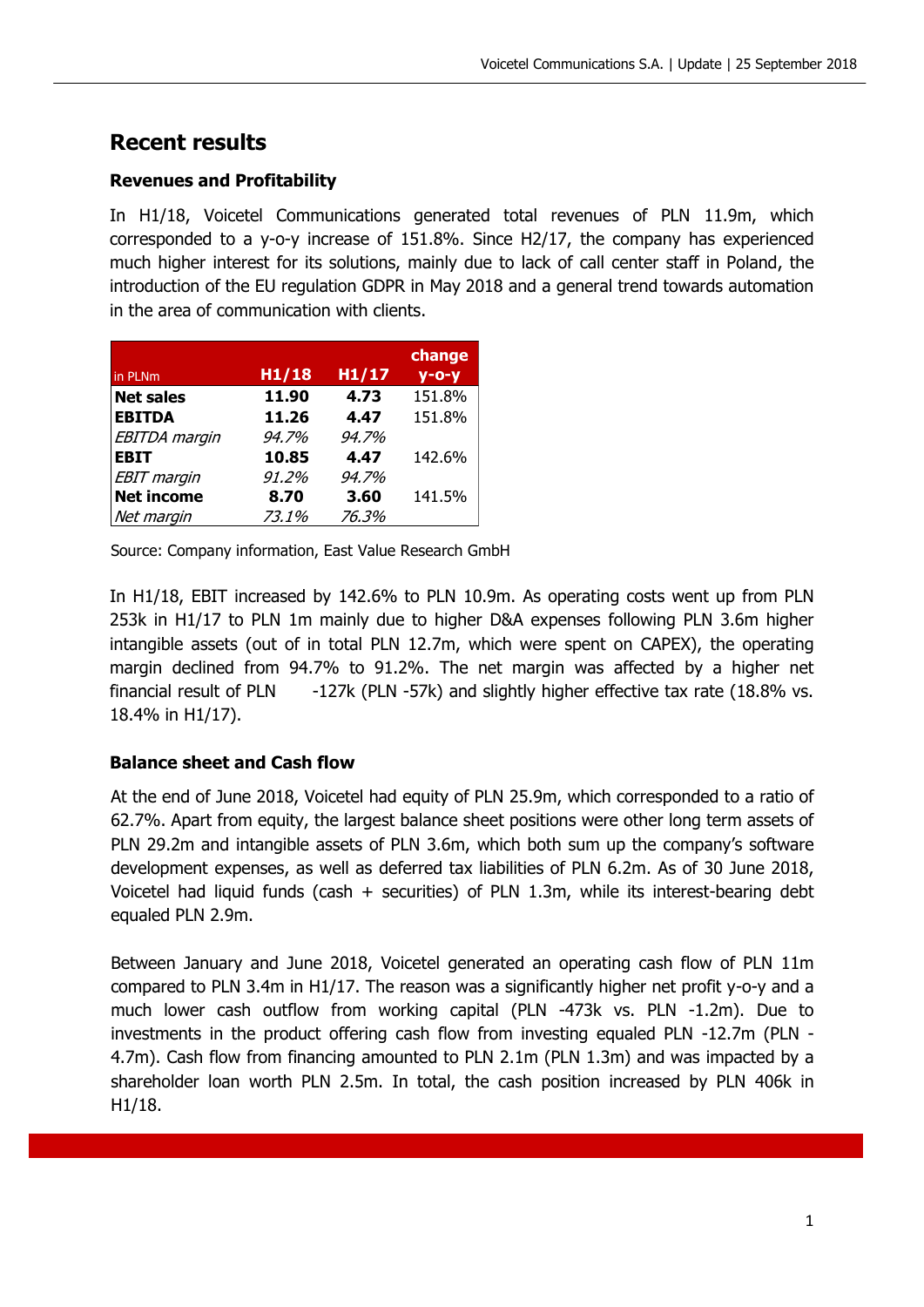As a company that is listed in the alternative NewConnect segment of the Warsaw Stock Exchange, Voicetel is forced to use the Polish Accounting Standards instead of IFRS. Because of this and tax reasons, the company has been booking development expenses relating to software that is not yet completed as other long-term assets. All these expenses will be shown under "intangible assets" and amortised after (1) the development work on software has been completed or (2) Voicetel has decided to change to the Main Market of the WSE (in our view, in 2019E), where IFRS is obligatory.

# **Financial forecasts**

### **Revenues and Profitability**

Based on the H1/18 report and information that was provided by management during a company roadshow in Germany, we have opted to be more conservative on EBIT and net income for 2018E and beyond. Our forecasts now account for higher depreciation and amortization expenses due to (1) completion of an increasing share of software development work and (2) change to the IFRS accounting standards. For 2018E, we now estimate sales at PLN 23.6m (previously: PLN 23.6m), EBIT at PLN 20.5m (PLN 21m) and net income at PLN 16.4m (PLN 16.9m). In 2019E, we expect revenues of PLN 33.5m (PLN 33.5m), EBIT of PLN 24.9m (PLN 28.2m) and net income of PLN 20m (PLN 22.8m).

In addition to BRILLIANCE (Voicetel's core technology), ESENSE (technological platform based on BRILLIANCE) and the tools DIALLA, LYDIA, ZOYA, POLA, MAYA, SARA and ALISA, our revenue model now also includes the new bot TESSA (provision of information on events and confirming participation in them), which is currently in the test phase. We continue to see significant growth potential for Voicetel due to the following reasons: (1) its speechbased bots are effective, available 24/7, work with all languages due to BRILLIANCE' unique system of intention recognition and offer small, medium-sized and large companies a significant cost savings potential of c. 75%, and (2) the new GDPR (General Data Protection Regulation) regulation, which became law on 25 May 2018, affects all companies and institutions in the EU that collect and use personal data of individuals. Regarding the planned foreign expansion, Voicetel is currently participating in four tenders for speech-based solutions in Western Europe and Africa.

BRILLIANCE: This segment sums up sales relating to customized integrations of Voicetel's core technology BRILLIANCE, which are conducted through integration partners. We have based our forecasts for this segment on a fee per month of PLN 800, and a number of licenses, which in our opinion reached 785 in 2017. While the fee per month should remain stable, we expect that the number of licenses will grow to 1,257 in 2018E and by 2026E at a CAGR of 27%. Consequently, sales should increase from PLN 7.5m in 2017 to PLN 64.7m in 2026E. In case of this segment, we believe that gross margins will reach 70% in the long run in 2017 due to growing competition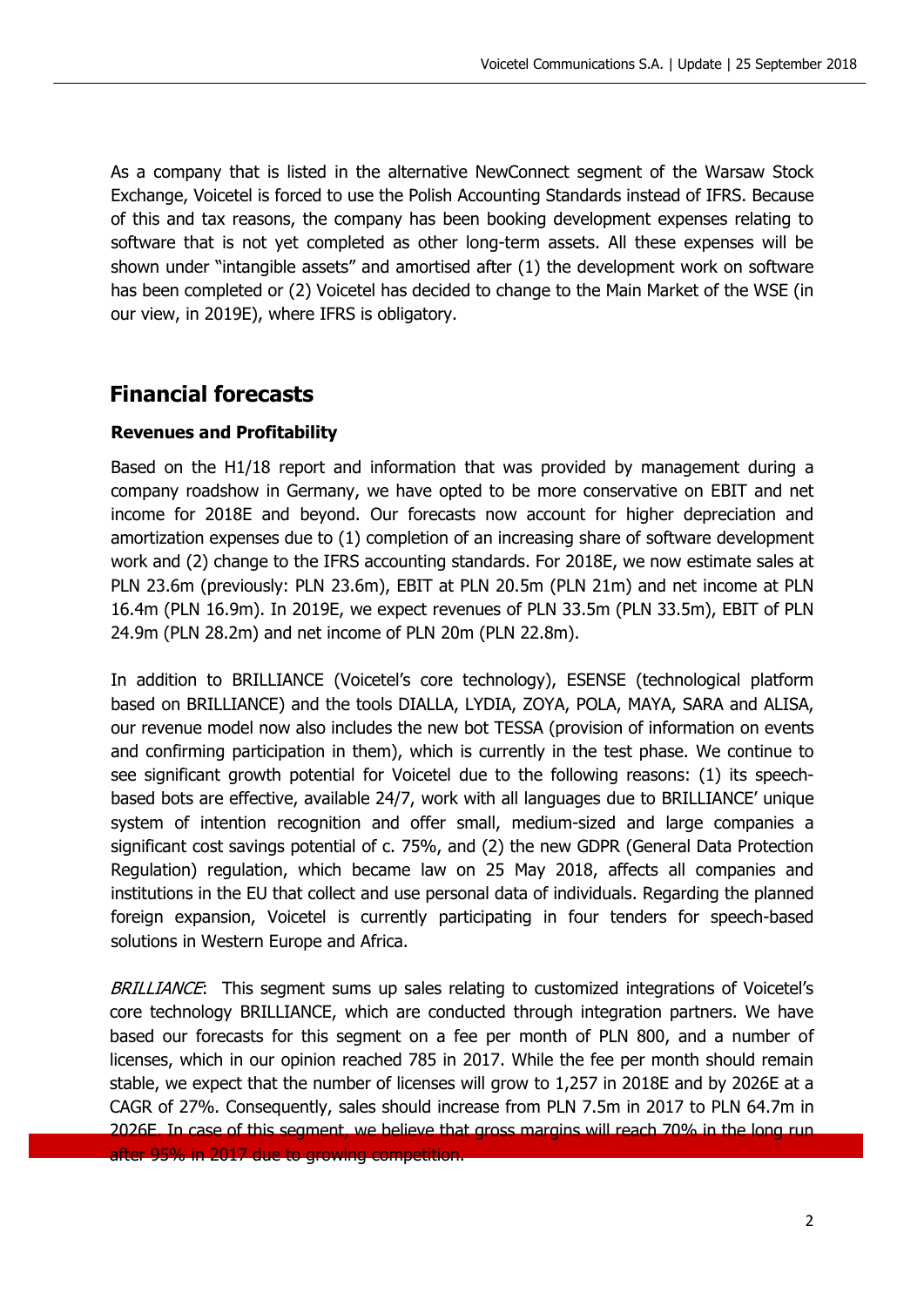ESENSE: We believe that for ESENSE Voicetel receives a monthly fee of PLN 445 and in 2017 sold 941 licenses for this product at a gross margin of 95%. As ESENSE is not in the focus of Voicetel's management, we continue to expect an average growth of the number of licenses of 1% per year, which consequently should result in a sales increase from PLN 5m in 2017 to PLN 5.5m in 2026E. In terms of gross margin, we believe that it will decline to 70% in the long run.

LYDIA/MAYA/POLA/SARA/ZOYA/TESSA: This position sums up all tools, which offer automation of outbound calls in order to schedule meetings, collect customer data, collect receivables, validate customer interest in particular products or conduct other types of campaigns. While we believe that LYDIA, MAYA and POLA already started generating revenues in H1/18, we expect a market introduction of SARA, ZOYA and TESSA in 2019E. For full-year 2018E, we still forecast that sales will reach PLN 6.5m based on 25m conducted calls at a fee of PLN 0.26 per call. The reason is the new General Data Protection Regulation, due to which all companies that collect and process personal data face significant penalties in case of data privacy breaches. By 2026E, we expect that revenues of these products will grow to PLN 52.5m (CAGR of 29.8%), among others due to foreign expansion.

Regarding gross margin, we expect that it will decline from 92% in 2018E to 70% in 2026E due to increasing competition.

ALISA: ALISA is a tool that allows the analysis of all conversations with call center staff. We expect that it will start generating revenues in 2019E. We believe that from 2019E to 2026E sales will increase from PLN 120k to PLN 8.7m, with the number of licenses sold growing from 13 to 906. Regarding gross margin, we expect that it will decline from 89% in 2019E to 70% in 2026E due to increasing competition.

DIALLA: DIALLA is a class of ready-to-go COTS (= customer off the shelf) solutions for 18 market segments incl. hairdressers, hotels, service stations. We believe that from 2019E to 2026E sales will increase from PLN 120k to PLN 8.7m, with the number of licenses sold growing from 13 to 906. Regarding gross margin, we expect that it will decline from 89% in 2019E to 70% in 2026E.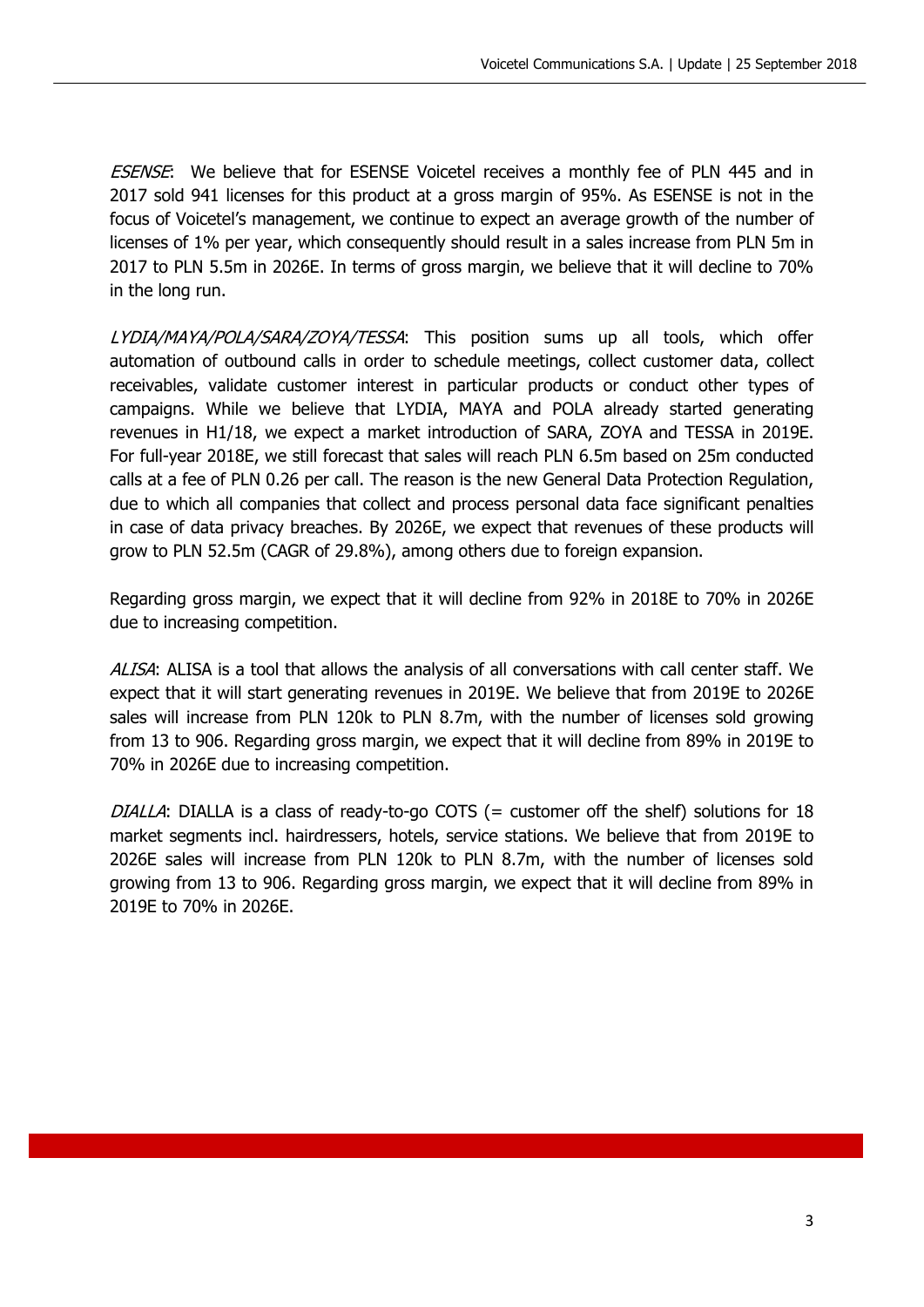| in PLNm                          | <b>2018E</b> | <b>2019E</b>          | <b>2020E</b> | <b>2021E</b> |
|----------------------------------|--------------|-----------------------|--------------|--------------|
| <b>BRILLIANCE</b>                | 12.06        | 16.89                 | 21.96        | 28.54        |
| Share in total sales             | 51.0%        | 50.5%                 | 50.2%        | 49.6%        |
| Gross margin                     | 92.0%        | 89.0%                 | 86.0%        | 83.0%        |
| Number of licenses sold          | 1,257        | 1,759                 | 2,287        | 2,973        |
| Monthly fee per license (in PLN) | 800          | 800                   | 800          | 800          |
| <b>ESENSE</b>                    | 5.08         | 5.13                  | 5.18         | 5.23         |
| Share in total sales             | 21.5%        | 15.3%                 | 11.8%        | 9.1%         |
| Gross margin                     | 92.0%        | 89.0%                 | 86.0%        | 83.0%        |
| Number of licenses sold          | 951          | 960                   | 970          | 980          |
| Monthly fee per license (in PLN) | 445          | 445                   | 445          | 445          |
| LYDIA/MAYA/POLA/SARA/ZOYA/TESSA  | 6.50         | 11.19                 | 15.88        | 21.58        |
| Share in total sales             | 27.5%        | 33.5%                 | 36.3%        | 37.5%        |
| Gross margin                     | 92.0%        | 89.0%                 | 86.0%        | 83.0%        |
| Number of calls                  |              | 25,000,000 43,038,462 | 61,076,923   | 82,992,308   |
| Revenue per call (PLN)           | 0.26         | 0.26                  | 0.26         | 0.26         |
| <b>ALISA</b>                     | 0.00         | 0.12                  | 0.36         | 1.08         |
| Share in total sales             | $0.0\%$      | 0.4%                  | 0.8%         | 1.9%         |
| Gross margin                     | 92.0%        | 89.0%                 | 86.0%        | 83.0%        |
| Number of licenses sold          | 0            | 13                    | 38           | 113          |
| Monthly fee per license (in PLN) | $\Omega$     | 800                   | 800          | 800          |
| <b>DIALLA</b>                    | 0.00         | 0.12                  | 0.36         | 1.08         |
| Share in total sales             | $0.0\%$      | 0.4%                  | 0.8%         | 1.9%         |
| Gross margin                     | 92.0%        | 89.0%                 | 86.0%        | 83.0%        |
| Number of licenses sold          | 0            | 13                    | 38           | 113          |
| Monthly fee per license (in PLN) | 0            | 800                   | 800          | 800          |
| <b>Total sales</b>               | 23.64        | 33.45                 | 43.74        | 57.51        |
| change y-o-y                     | 88.1%        | 41.5%                 | 30.8%        | 31.5%        |

Source: East Value Research GmbH

|                      |       | <b>2018E</b> |       | 2019E |              | <b>2020E</b> |       | <b>2021E</b> |  |
|----------------------|-------|--------------|-------|-------|--------------|--------------|-------|--------------|--|
| in PLNm              | new   | old          | new   | old   | new          | old          | new   | old          |  |
| <b>Net sales</b>     | 23.64 | 23.64        | 33.45 | 33.45 | 43.74        | 43.74        | 57.51 | 57.51        |  |
| <b>EBITDA</b>        | 21.55 | 21.04        | 29.32 | 28.28 | 36.48        | 34.42        | 44.52 | 40.68        |  |
| <b>EBITDA</b> margin | 91.2% | 89.0%        | 87.6% | 84.5% | 83.4%        | 78.7%        | 77.4% | 70.7%        |  |
| <b>EBIT</b>          | 20.45 | 21.01        | 24.92 | 28.22 | 31.64        | 34.32        | 39.19 | 40.53        |  |
| <b>EBIT</b> margin   | 86.5% | 88.9%        | 74.5% | 84.4% | 72.3%        | 78.5%        | 68.1% | <i>70.5%</i> |  |
| Net income           | 16.36 | 16.90        | 19.96 | 22.75 | 25.39        | 27.71        | 31.52 | 32.76        |  |
| Net margin           | 69.2% | 71.5%        | 59.7% | 68.0% | <i>58.0%</i> | 63.4%        | 54.8% | 57.0%        |  |

Source: East Value Research GmbH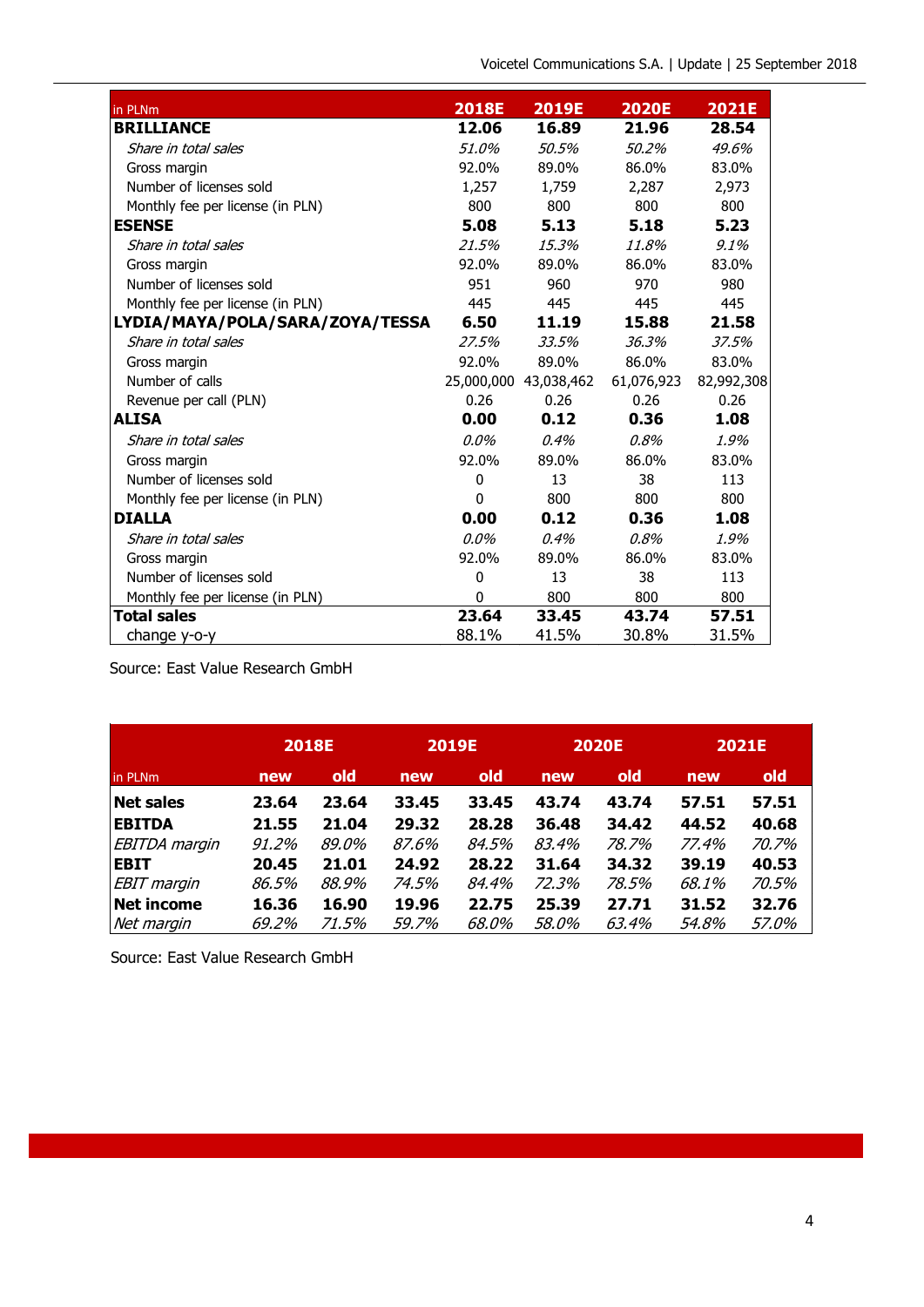| in PLNm              | 01/16 |       | /16   | 04/16 | <i><b>2016</b></i> | O1/17 | 02/17  | 03/17  | 04/17  | 2017                | 01/18  | Q2/18  |
|----------------------|-------|-------|-------|-------|--------------------|-------|--------|--------|--------|---------------------|--------|--------|
| <b>Net sales</b>     | 1.00  | 0.91  | 1.58  | 1.86  | 5.35               | 1.87  | 2.85   | 3.37   | 4.47   | 12.57               | 4.89   | 7.01   |
| y-o-y change         | n.a   | n.a   | n.a   | n.a   | n.a                | 87.6% | 212.0% | 114.0% | 140.4% | <i>135.0%</i>       | 161.1% | 145.7% |
| <b>EBITDA</b>        | 0.87  | 0.76  | 1.53  | 1.78  | 4.94               | 1.74  | 2.73   | 3.95   | 3.28   | <i><b>11.70</b></i> | 4.54   | 6.72   |
| <b>EBITDA</b> margin | 87.5% | 83.3% | 96.9% | 95.7% | 92.4%              | 92.7% | 95.7%  | 117.1% | 73.5%  | 93.1%               | 92.8%  | 96.0%  |
| <b>EBIT</b>          | 0.87  | 0.76  | 1.53  | 1.78  | 4.94               | 1.74  | 2.73   | 3.25   | 3.97   | 11.68               | 4.33   | 6.52   |
| <b>EBIT</b> margin   | 87.5% | 83.3% | 96.9% | 95.7% | 92.4%              | 92.7% | 95.7%  | 96.3%  | 88.8%  | 93.0%               | 88.5%  | 93.0%  |
| <b>Net income</b>    | 0.70  | 0.60  | 1.22  | 1.44  | 3.96               | 1.40  | 2.21   | 2.60   | 3.15   | 9.35                | 3.47   | 5.23   |
| Net margin           | 69.7% | 65.5% | 77.4% | 77.6% | 74.0%              | 74.4% | 77.4%  | 77.0%  | 70.6%  | 74.4%               | 70.9%  | 74.7%  |

Source: Company information, East Value Research GmbH

#### **CAPEX and Working Capital**

In our view, Voicetel will concentrate its R&D activities on (1) extension of existing software tools in order to introduce them on international markets and (2) the development of new standardized bots, which allow the application of the company's core BRILLIANCE technology in certain areas.

After recent discussions with management, we now expect that gross CAPEX in 2018E-2020E will reach PLN 14.8m-PLN 23.7m each year (previously: c. PLN 10m) and in the long run 4.3% (1%) of yearly sales. In terms of working capital, we continue to believe that its share in total sales will increase from 5.8% in 2017 to >30% in the future (cash conversion cycle from -221 days to 60 days).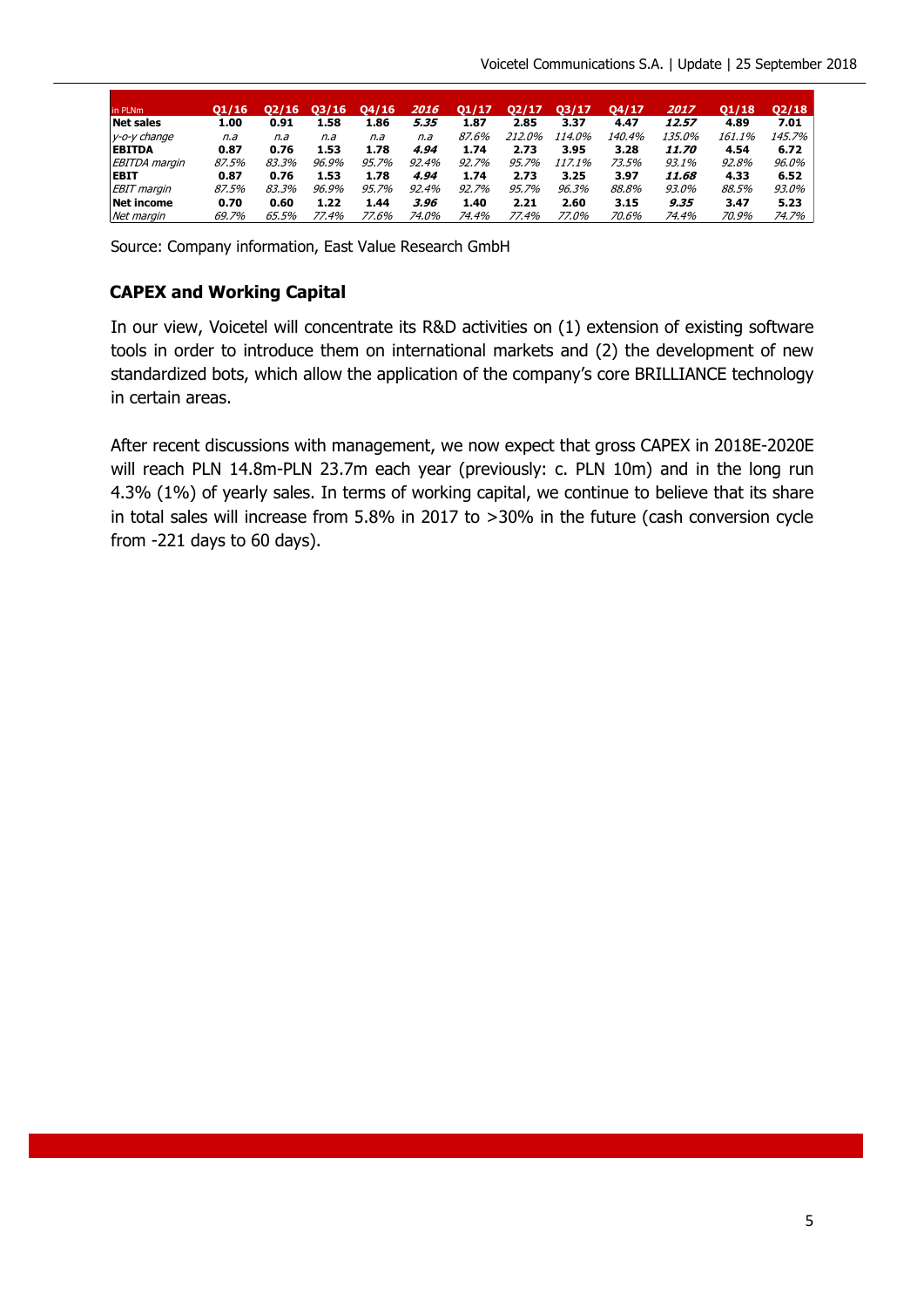# **Valuation**

Due to Voicetel's early-stage character we have decided to exclude the peer group analysis from our valuation. Our 12-months DCF-based price target for the company's shares goes slightly down from PLN 245.40 to PLN 243.90, but still implies an upside of 103.3% at present. It accounts for a private placement of max. EUR 2.5m/PLN 10.5m (50% in 2018E, 50% in H1/19E). Voicetel plans to use the proceeds for financing of integrations at distribution partners and further development of bots.

### **DCF model**

Below are the key assumptions of our WACC calculation:

- (1) Risk-free rate: Current yield of Polish long-term government bonds with maturity in 2037E is 3.5% (Source: www.boerse-stuttgart.de)
- (2) Beta: Average unlevered beta for companies from the Software (Internet) sector, which are based in Emerging Markets, is 1.59x (Source: www.damodaran.com)
- (3) Target equity ratio: 100%
- (4) Equity risk premium (Poland): 6.06% (Source: www.damodaran.com)
- (5) Growth in the terminal period: 2%

| in PLNm                                     |         | 2018E    | 2019E    | 2020E    | 2021E    | 2022E                       | 2023E    | 2024E    | 2025E    | 2026E    |
|---------------------------------------------|---------|----------|----------|----------|----------|-----------------------------|----------|----------|----------|----------|
| <b>Net sales</b>                            |         | 23.64    | 33.45    | 43.74    | 57.51    | 75.74                       | 91.86    | 110.59   | 125.29   | 140.06   |
| (y-o-y change)                              |         | 88.1%    | 41.5%    | 30.8%    | 31.5%    | 31.7%                       | 21.3%    | 20.4%    | 13.3%    | 11.8%    |
| <b>Operating profit</b>                     |         | 20.45    | 24.92    | 31.64    | 39.19    | 48.72                       | 55.21    | 60.53    | 59.41    | 55.95    |
| (operating margin)                          |         | 86.5%    | 74.5%    | 72.3%    | 68.1%    | 64.3%                       | 60.1%    | 54.7%    | 47.4%    | 39.9%    |
| <b>NOPLAT</b>                               |         | 16.57    | 20.18    | 25.63    | 31.74    | 39.47                       | 44.72    | 49.03    | 48.12    | 45.32    |
| + Depreciation & amortisation               |         | 1.10     | 4.40     | 4.84     | 5.32     | 5.43                        | 5.54     | 5.65     | 5.76     | 5.88     |
| = Net operating cash flow                   |         | 17.67    | 24.58    | 30.47    | 37.07    | 44.90                       | 50.26    | 54.68    | 53.89    | 51.20    |
| Total investments (Capex and WC)            |         | $-24.33$ | $-26.34$ | $-17.57$ | $-19.23$ | $-11.09$                    | $-11.07$ | $-12.82$ | $-12.64$ | $-14.22$ |
| Capital expenditures                        |         | $-21.09$ | $-23.71$ | $-14.84$ | $-15.33$ | $-5.53$                     | $-5.64$  | $-5.75$  | $-5.86$  | $-5.98$  |
| Working capital                             |         | $-3.24$  | $-2.63$  | $-2.73$  | $-3.90$  | $-5.56$                     | $-5.43$  | $-7.07$  | $-6.78$  | $-8.24$  |
| = Free cash flow (FCF)                      |         | $-6.67$  | $-1.75$  | 12.89    | 17.84    | 33.80                       | 39.19    | 41.86    | 41.25    | 36.97    |
| <b>PV of FCF's</b>                          |         | $-6.45$  | $-1.50$  | 9.74     | 11.92    | 19.95                       | 20.44    | 19.30    | 16.81    | 13.32    |
|                                             |         |          |          |          |          |                             |          |          |          |          |
| PV of FCFs in explicit period               | 103.53  |          |          |          |          |                             |          |          |          |          |
| PV of FCFs in terminal period               | 144.26  |          |          |          |          |                             |          |          |          |          |
| <b>Enterprise value (EV)</b>                | 247.79  |          |          |          |          |                             |          |          |          |          |
| + Net cash / - net debt (31 December 2018E) | $-5.88$ |          |          |          |          |                             |          |          |          |          |
| <b>Shareholder value</b>                    | 241.91  |          |          |          |          |                             |          |          |          |          |
| Post-money shares outstanding (m)           | 1.12    |          |          |          |          | <b>Terminal EBIT margin</b> |          |          |          |          |
| <b>WACC</b>                                 | 13.1%   |          |          | 36.9%    | 37.9%    | 38.9%                       | 39.9%    | 40.9%    | 41.9%    | 42.9%    |
| Cost of equity                              | 13.1%   |          | 9.1%     | 404.70   | 412.62   | 420.54                      | 428.46   | 436.38   | 444.30   | 452.22   |
| Pre-tax cost of debt                        | 4.6%    |          | 10.1%    | 345.43   | 351.87   | 358.32                      | 364.76   | 371.20   | 377.64   | 384.09   |
| Normal tax rate                             | 19.0%   |          | 11.1%    | 299.37   | 304.69   | 310.01                      | 315.34   | 320.66   | 325.99   | 331.31   |
| After-tax cost of debt                      | 3.7%    | WACC     | 12.1%    | 262.59   | 267.05   | 271.50                      | 275.96   | 280.42   | 284.88   | 289.33   |
| Share of equity                             | 100.0%  |          | 13.1%    | 232.59   | 236.36   | 240.13                      | 243.90   | 247.67   | 251.44   | 255.22   |
| Share of debt                               | 0.0%    |          | 14.1%    | 207.70   | 210.91   | 214.13                      | 217.35   | 220.57   | 223.78   | 227.00   |
| Fair value per share in PLN                 | 215.57  |          | 15.1%    | 186.73   | 189.50   | 192.26                      | 195.03   | 197.79   | 200.56   | 203.32   |
| Fair value per share in PLN (in 12 months)  | 243.90  |          |          |          |          |                             |          |          |          |          |

Source: East Value Research GmbH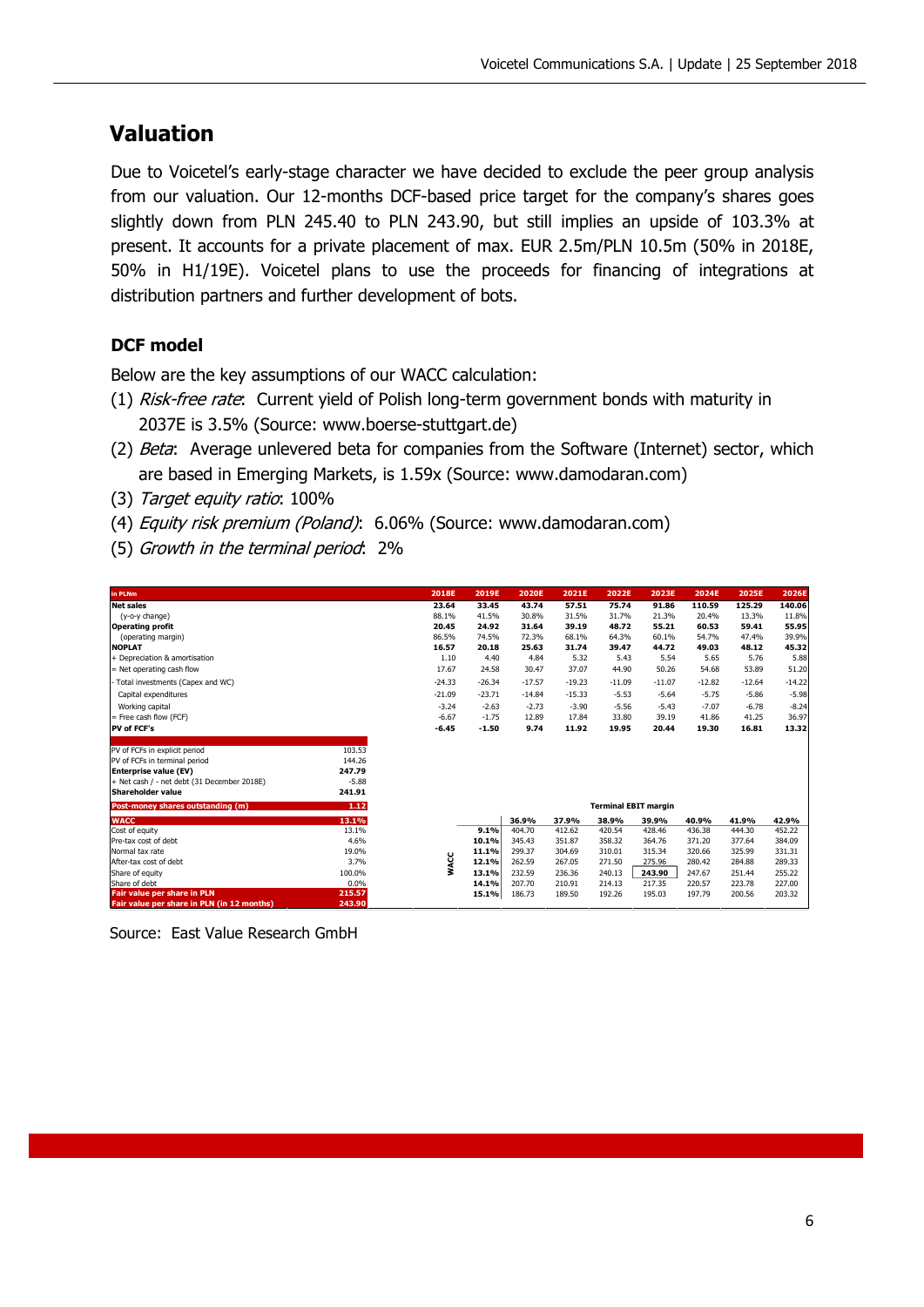#### **Peer Group Analysis**

We have compared Voicetel to 9 local and international companies, which provide online voice/chatbot systems. Our list does not include large diversified technology companies such as Apple, Microsoft and Google, which offer speech-based virtual assistants "Siri", "Cortana", "Google Assistant" etc., however in most cases not as advanced as Voicetel's BRILLIANCE.

#### Listed peers:

- (1) eGain Corporation Ltd.: eGain Corporation, which is based in Sunnyvale/US, provides cloud-based customer engagement software solutions worldwide. The company offers eGain Mobile for businesses to offer engagement options to mobile users. It also provides Web applications comprising eGain Offers that helps businesses engage visitors on the Website and Facebook fan pages; eGain Virtual Assistant that enables conversational automation to engage customers across digital touch points; eGain Cobrowse that enables phone and chat representatives to show customers around the Website, help locate information, and hand-hold them during complex tasks; eGain Super Chat for Website visitors to conduct chats with agents; eGain ClickToCall provides Website visitors the ability to request a callback; and eGain SelfService to support customer self-service options. In addition, the company offers desktop applications such as eGain Advisor Desktop, a digital desktop for customer service advisors; eGain CallTrack call logging system; eGain Mail+Social, an application for processing inbound customer emails and providing email customer response; and eGain KnowledgeAgent, which empowers contact center agents with AI-powered knowledge management. Furthermore, the eGain suite includes eGain Operational Analytics for businesses to monitor, measure, and manage their omnichannel contact center operation; eGain Secure Messaging that enables secure messaging for business with their customers; and eGain Notify, an application to deliver automatic reminders, alerts, and updates at various stages of the customer journey. eGain Corporation generated revenues of USD 58.2m (PLN 211.9m) in 2017 (CAGR 15-17 of -12.4%).
- (2) LivePerson Inc.: LivePerson, which is based in New York/US, is a provider of mobile and online business messaging technologies. Its Business segment facilitates real-time online interactions, such as chat, voice, and content delivery for corporations of various sizes. The Consumer segment facilitates online transactions between independent service providers and individual consumers seeking information and knowledge via mobile and online messaging. LivePerson's main product is LiveEngage, a cloud-based platform, which enables businesses and consumers to connect through conversational interfaces. In 2017, the company generated sales of USD 218.9m (PLN 796.8m; CAGR 15-17 of - 4.3%).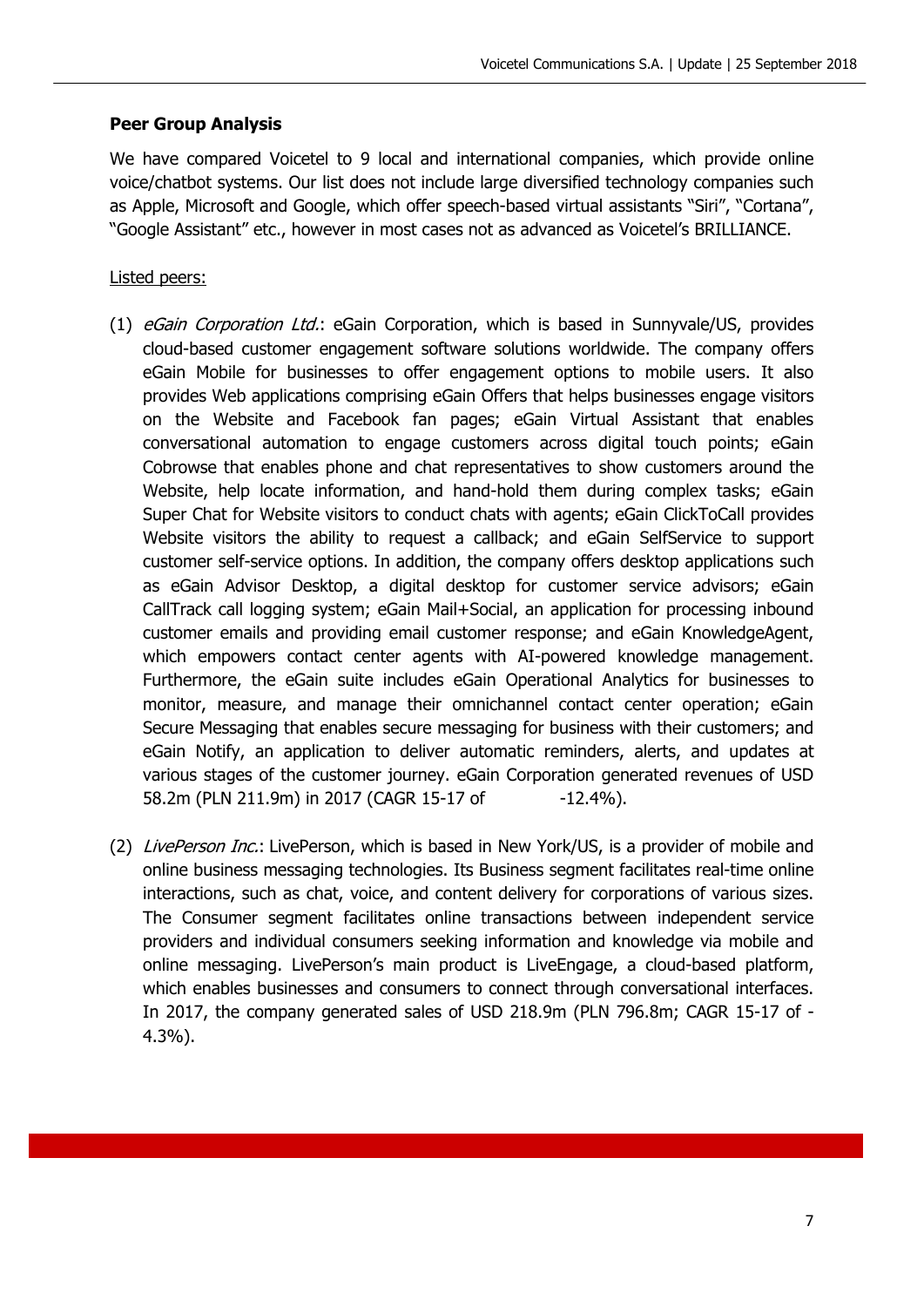- (3) Livechat Software S.A.: LiveChat Software S.A, which is based in Wroclaw/Poland, offers LiveChat, a tool for direct text communication between site visitors and its owners. It supports companies worldwide in the area of sales and customer services. In 2017/18, LiveChat generated sales of PLN 89.4m (CAGR 15-17 of 51.9%).
- (4) Zendesk Inc.: Zendesk Inc., which was founded in 2007 and is based in San Francisco/US, offers SaaS-based products. Its flagship product is Zendesk Support, a system for tracking, prioritizing, and solving customer support tickets across various channels. The company also offers Zendesk Chat, a live chat software to connect with customers on websites, in applications, and on mobile devices; Zendesk Talk, a cloudbased call center software; Zendesk Guide, a knowledge base for customer self-service and support agent productivity; Zendesk Message, a customer messaging software; and Zendesk Explore that makes customer data accessible across an organization. In 2017, Zendesk had sales of USD 430.5m (PLN 1.6bn; CAGR 15-17 of 43.6%).
- (5) Nuance Communications Inc.: Nuance Communications Inc., which is headquartered in Burlington/US, provides voice and language solutions for businesses and consumers around the world. The company's products are based on a proprietary voice and language platform. It operates in two segments: The Healthcare segment provides transcription solutions and services that automate the input and management of medical information. The Mobile segment offers an integrated suite of voice control and text-tospeech solutions, dictation applications, predictive text technologies and mobile messaging services. In 2016/17, Nuance Communications generated revenues of USD 1.9bn (PLN 7.1bn; CAGR 15-17 of 0.2%).

|                                  |        | <b>EV/Sales</b> |           |          | <b>EV/EBITDA</b> |          |        | P/E     |          | <b>P/BVPS</b> | <b>EBITDA</b><br>margin | <b>Net</b><br>gearing |
|----------------------------------|--------|-----------------|-----------|----------|------------------|----------|--------|---------|----------|---------------|-------------------------|-----------------------|
| <b>Company</b>                   | 2017   | 2018E           | 2019E     | 2017     | <b>2018E</b>     | 2019E    | 2017   | 2018E   | 2019E    | Latest        | 2017                    | Latest                |
| eGain Corporation (USD)          | 3.31x  | 3.07x           | 2.72x     | 119.22x  | 58.41x           | 35.19x   | n.a    | 370.00x | 56.92x   | neg           | 2.77%                   | n.a                   |
| LivePerson Inc. (USD)            | 7.01x  | 6.22x           | 5.56x     | 161.47x  | 68.15x           | 52.82x   | n.a    | 233.64x | 142.78x  | 10.03x        | 4.34%                   | $-43.59%$             |
| LiveChat Software S.A. (PLN)     | 6.67x  | 5.66x           | 5.02x     | 9.67x    | 7.95x            | 7.32x    | 13.19x | 10.25x  | 9.47x    | 10.76x        | 69.01%                  | $-72.87%$             |
| Zendesk Inc. (USD)               | 16.02x | 11.78x          | 9.03x     | n.a      | 173.85x          | 96.00x   | n.a    | 480.79x | 197.97x  | 17.62x        | $-21.00%$               | $-58.83%$             |
| Nuance Communications Inc. (USD) | 3.44x  | 3.24x           | 3.13x     | 19.31x   | 11.32x           | 10.77x   | n.a    | 14.89x  | 13.80x   | 2.75x         | 17.80%                  | 104.57%               |
| Median                           | 6.67x  | 5.66x           | 5.02x     | 69.27x   | 58.41x           | 35.19x   | 13.19x | 233.64x | 56.92x   | 10.39x        | 4.34%                   | $-51.21%$             |
| Voicetel S.A. (PLN)              | 10.82x | 5.75x           | 4.06x     | 11.62x   | 6.31x            | 4.64x    | 14.37x | 8.23x   | 7.01x    | 5.19x         | 93.09%                  | 5.91%                 |
| <b>Premium/Discount</b>          | 62.2%  | 1.6%            | $-19.0\%$ | $-83.2%$ | $-89.2\%$        | $-86.8%$ | 8.9%   | -96.5%  | $-87.7%$ |               |                         |                       |

Source: CapitalIQ, East Value Research GmbH

#### Privately-owned peers:

(6) Creative Virtual Ltd.: Creative Virtual, which is based in London/UK, provides knowledge management, natural language processing, and virtual assistants to businesses from various industries. Its products include V-Person, a multi-lingual and multi-channel customer experience management solution; V-Person Call Centre, a customer access platform; V-Person Mobile, a profitability application; and V-Person Social Media, a tool that integrates and scales support of concurrent users.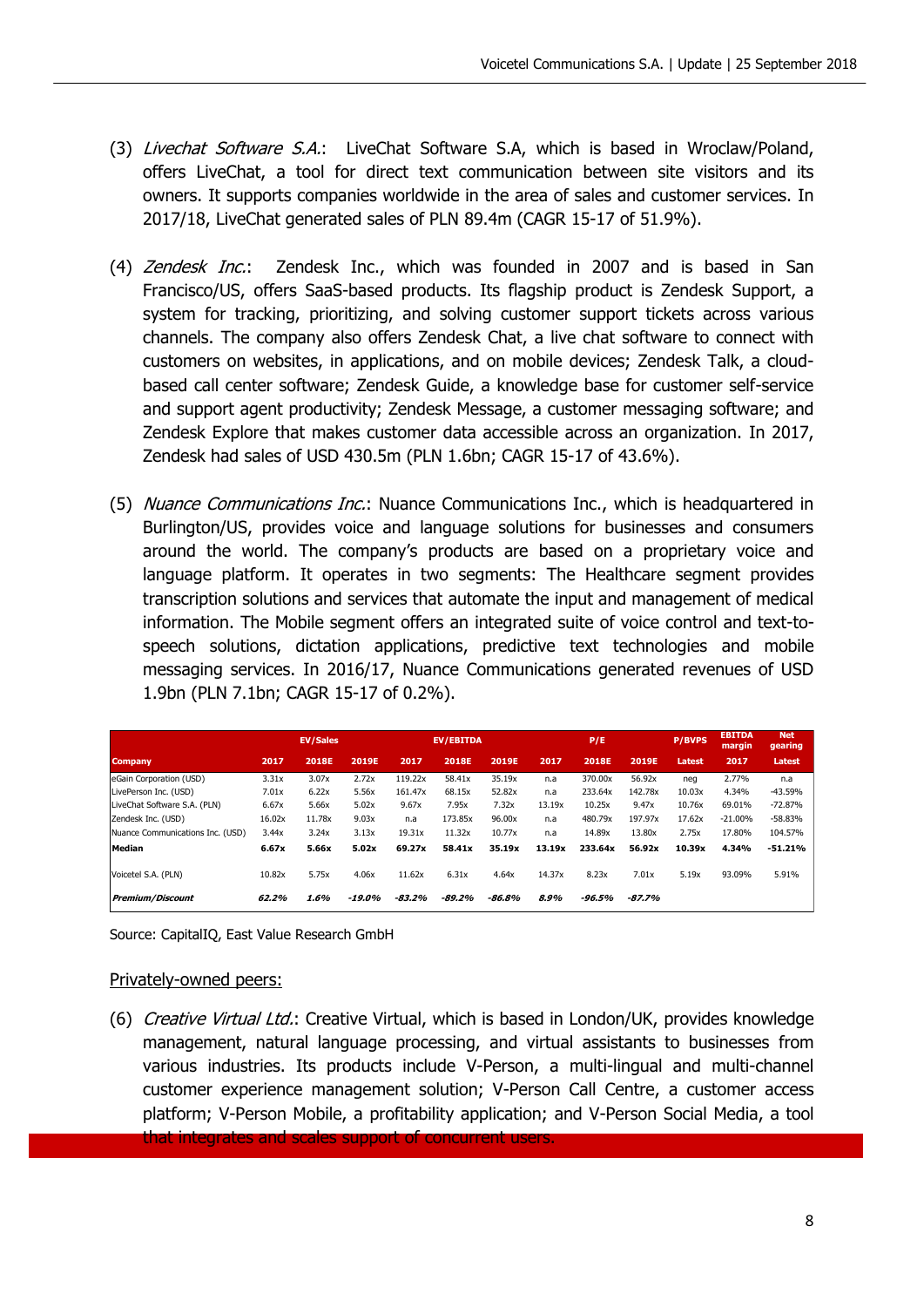- (7) Inbenta Technologies Inc.: Inbenta Technologies, which is based in San Mateo/US, provides natural language processing and semantic search services. The company offers support services such as dynamic FAQs, knowledge management, virtual assistance, business website searches, E-commerce conversions, and customer self-service. Apart from the US, it is also present in Spain, France, Brazil, Mexico, Singapore, Chile, and the Netherlands.
- (8) 24/7 Inc.: 24/7, which is based in Campbell/US, provides cloud-based customer engagement solutions worldwide. It offers 24/7 Predictive Experience Platform, for predictive analytics and real-time decisions; 24/7 Assist that delivers agent assistance through web, mobile, social, and voice interactions; and 24/7 Social, a suite of applications that leverages prediction, real-time decisioning, and intuitive design frameworks. Its other products include 24/7 Vivid Speech, a mobile solution for IVR that enables speech, touch, and visual display in IVR interactions; 24/7 Speech, a self-service speech product that is integrated with online and mobile channels; 24/7 Mobile, a set of applications and tools that enable companies to enhance their mobile solution with predictive and omnichannel experiences; and 24/7 AIVA, an AI-powered virtual agent that empowers enterprises to build once and deploy across various self-service channels.
- (9) CX Company: CX Company, which is based in Rotterdam/Netherlands, provides digital customer engagement solutions. Its platform DigitalCX, develops intelligent virtual assistants, chatbots, and notifications through any digital device or channel for customer engagement.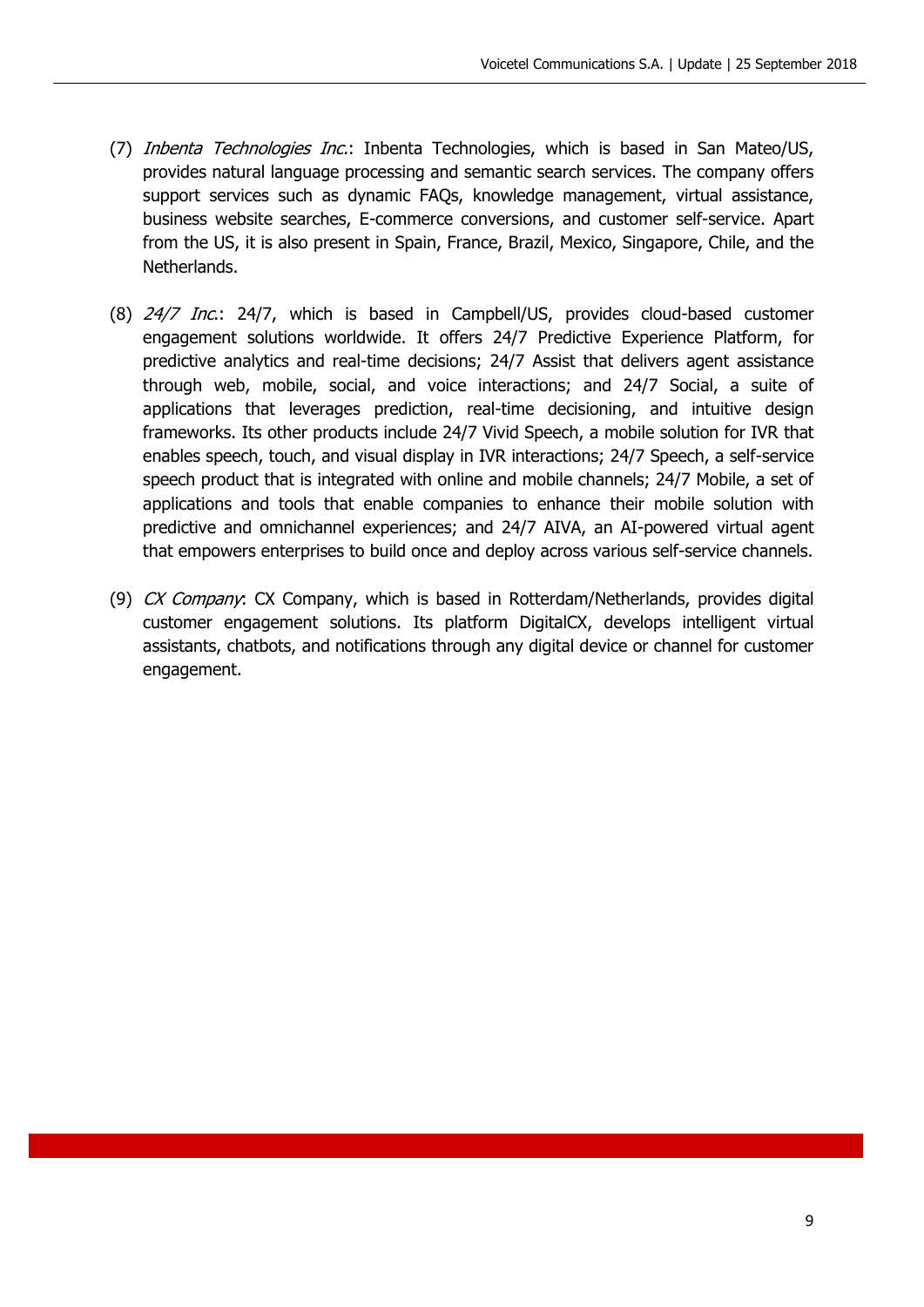# **Profit and loss statement**

| in PLNm                     | 2016      | 2017      | <b>2018E</b> | 2019E     | 2020E     | 2021E     |
|-----------------------------|-----------|-----------|--------------|-----------|-----------|-----------|
| <b>Revenues</b>             | 5.35      | 12.57     | 23.64        | 33.45     | 43.74     | 57.51     |
| Cost of goods sold          | $-0.41$   | $-0.80$   | $-1.89$      | $-3.68$   | $-6.12$   | $-9.78$   |
| <b>Gross profit</b>         | 4.94      | 11.77     | 21.75        | 29.77     | 37.62     | 47.73     |
| Other operating income      | 0.00      | 0.00      | 0.00         | 0.00      | 0.00      | 0.00      |
| Personnel costs             | 0.00      | $-0.01$   | $-0.10$      | $-0.31$   | $-0.93$   | $-2.79$   |
| Other operating expenses    | 0.00      | $-0.06$   | $-0.09$      | $-0.14$   | $-0.21$   | $-0.43$   |
| <b>EBITDA</b>               | 4.94      | 11.70     | 21.55        | 29.32     | 36.48     | 44.52     |
| Depreciation & amortisation | 0.00      | $-0.02$   | $-1.10$      | $-4.40$   | $-4.84$   | $-5.32$   |
| <b>EBIT</b>                 | 4.94      | 11.68     | 20.45        | 24.92     | 31.64     | 39.19     |
| Net financial result        | $-0.03$   | $-0.17$   | $-0.26$      | $-0.28$   | $-0.30$   | $-0.28$   |
| <b>EBT</b>                  | 4.91      | 11.51     | 20.20        | 24.64     | 31.34     | 38.92     |
| Income taxes                | $-0.95$   | $-2.16$   | $-3.84$      | $-4.68$   | $-5.95$   | $-7.39$   |
| Minorities                  | 0.00      | 0.00      | 0.00         | 0.00      | 0.00      | 0.00      |
| Net income / loss           | 3.96      | 9.35      | 16.36        | 19.96     | 25.39     | 31.52     |
| <b>EPS</b>                  | 3.53      | 8.35      | 14.58        | 17.12     | 21.65     | 26.88     |
| <b>DPS</b>                  | 0.00      | 0.00      | 0.00         | 0.00      | 0.00      | 0.00      |
| <b>Share in total sales</b> |           |           |              |           |           |           |
| Revenues                    | 100.00 %  | 100.00 %  | 100.00 %     | 100.00 %  | 100.00 %  | 100.00 %  |
| Cost of goods sold          | $-7.58%$  | $-6.35%$  | $-8.00%$     | $-11.00%$ | $-14.00%$ | $-17.00%$ |
| Gross profit                | 92.42 %   | 93.65 %   | 92.00 %      | 89.00 %   | 86.00 %   | 83.00 %   |
| Other operating income      | $0.00 \%$ | 0.00%     | 0.00%        | $0.00 \%$ | $0.00 \%$ | 0.00%     |
| Personnel costs             | 0.00%     | $-0.06%$  | $-0.44%$     | $-0.93%$  | $-2.13%$  | $-4.86%$  |
| Other operating expenses    | $-0.04%$  | $-0.50%$  | $-0.40%$     | $-0.43%$  | $-0.49%$  | $-0.74%$  |
| <b>EBITDA</b>               | 92.38 %   | 93.09 %   | 91.16 %      | 87.65 %   | 83.38 %   | 77.40 %   |
| Depreciation & amortisation | 0.00%     | $-0.13%$  | $-4.65%$     | $-13.16%$ | $-11.06%$ | $-9.26%$  |
| <b>EBIT</b>                 | 92.38 %   | 92.96 %   | 86.51 %      | 74.49 %   | 72.32 %   | 68.14 %   |
| Net financial result        | $-0.58%$  | $-1.36%$  | $-1.08%$     | $-0.82%$  | $-0.67%$  | $-0.48%$  |
| <b>EBT</b>                  | 91.80 %   | 91.60 %   | 85.43 %      | 73.67 %   | 71.65 %   | 67.67 %   |
| Income taxes                | $-17.79%$ | $-17.17%$ | $-16.23%$    | $-14.00%$ | $-13.61%$ | $-12.86%$ |
| Minorities                  | 0.00%     | $0.00 \%$ | 0.00%        | 0.00%     | 0.00%     | 0.00 %    |
| Net income / loss           | 74.01 %   | 74.43 %   | 69.20 %      | 59.67 %   | 58.03 %   | 54.81 %   |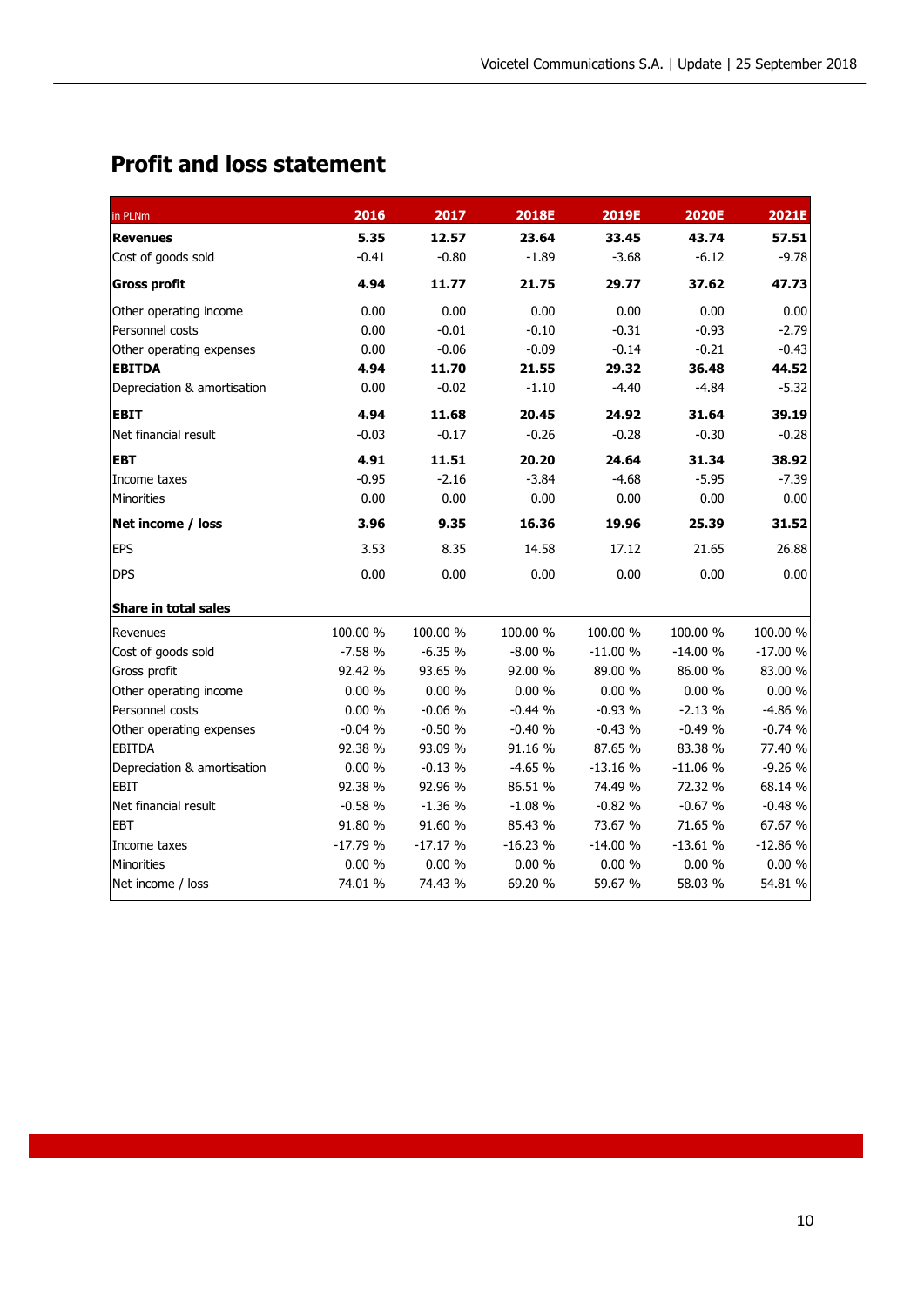# **Balance Sheet**

| in PLNm                                                                                                                                                                   | 2016                                         | 2017                                         | <b>2018E</b>                                  | 2019E                                         | <b>2020E</b>                                    | 2021E                                           |
|---------------------------------------------------------------------------------------------------------------------------------------------------------------------------|----------------------------------------------|----------------------------------------------|-----------------------------------------------|-----------------------------------------------|-------------------------------------------------|-------------------------------------------------|
| <b>Assets</b>                                                                                                                                                             |                                              |                                              |                                               |                                               |                                                 |                                                 |
| Cash and equivalents<br>Short-term financial assets<br><b>Inventories</b><br>Trade accounts and notes receivables<br>Other current assets<br><b>Current assets, total</b> | 0.11<br>0.00<br>0.00<br>2.36<br>0.79<br>3.27 | 0.22<br>0.00<br>0.00<br>3.07<br>2.06<br>5.36 | 1.48<br>0.00<br>0.00<br>5.78<br>3.55<br>10.80 | 3.70<br>0.00<br>0.00<br>8.19<br>5.02<br>16.90 | 15.72<br>0.00<br>0.00<br>10.72<br>6.56<br>33.00 | 32.77<br>0.00<br>0.00<br>14.11<br>8.63<br>55.50 |
| Property, plant and equipment<br>Other intangible assets<br>Goodwill<br>Other long-term assets<br>Deferred tax assets                                                     | 0.00<br>0.00<br>0.00<br>9.14<br>0.00         | 0.03<br>0.01<br>0.00<br>20.69<br>0.16        | 0.03<br>5.00<br>0.00<br>35.69<br>0.00         | 0.03<br>60.00<br>0.00<br>0.00<br>0.00         | 0.03<br>70.00<br>0.00<br>0.00<br>0.00           | 0.04<br>80.00<br>0.00<br>0.00<br>0.00           |
| Non-current assets, total                                                                                                                                                 | 9.14                                         | 20.89                                        | 40.73                                         | 60.03                                         | 70.03                                           | 80.04                                           |
| <b>Total assets</b>                                                                                                                                                       | 12.41                                        | 26.25                                        | 51.53                                         | 76.93                                         | 103.03                                          | 135.54                                          |
| <b>Liabilities</b>                                                                                                                                                        |                                              |                                              |                                               |                                               |                                                 |                                                 |
| Trade payables<br>Other short-term liabilities<br>Short-term financial debt<br>Provisions                                                                                 | 0.66<br>0.51<br>1.63<br>0.00                 | 0.68<br>3.72<br>0.70<br>0.00                 | 1.45<br>3.91<br>0.35<br>0.00                  | 2.50<br>4.10<br>0.00<br>0.00                  | 3.64<br>4.31<br>0.00<br>0.00                    | 4.98<br>4.52<br>0.00<br>0.00                    |
| Current liabilities, total                                                                                                                                                | 2.80                                         | 5.10                                         | 5.71                                          | 6.61                                          | 7.95                                            | 9.50                                            |
| Long-term financial debt<br>Other long-term liabilities<br>Deferred tax liabilities                                                                                       | 0.14<br>0.00<br>1.62                         | 0.00<br>0.00<br>3.93                         | 7.00<br>0.00<br>0.00                          | 6.30<br>0.00<br>0.00                          | 5.67<br>0.00<br>0.00                            | 5.10<br>0.00<br>0.00                            |
| Long-term liabilities, total                                                                                                                                              | 1.76                                         | 3.93                                         | 7.00                                          | 6.30                                          | 5.67                                            | 5.10                                            |
| <b>Total liabilities</b>                                                                                                                                                  | 4.56                                         | 9.04                                         | 12.71                                         | 12.91                                         | 13.62                                           | 14.60                                           |
| Shareholders equity, total<br>Minority interests                                                                                                                          | 7.86<br>0.00                                 | 17.21<br>0.00                                | 38.82<br>0.00                                 | 64.03<br>0.00                                 | 89.41<br>0.00                                   | 120.94<br>0.00                                  |
| <b>Total equity and liabilities</b>                                                                                                                                       | 12.41                                        | 26.25                                        | 51.53                                         | 76.93                                         | 103.03                                          | 135.54                                          |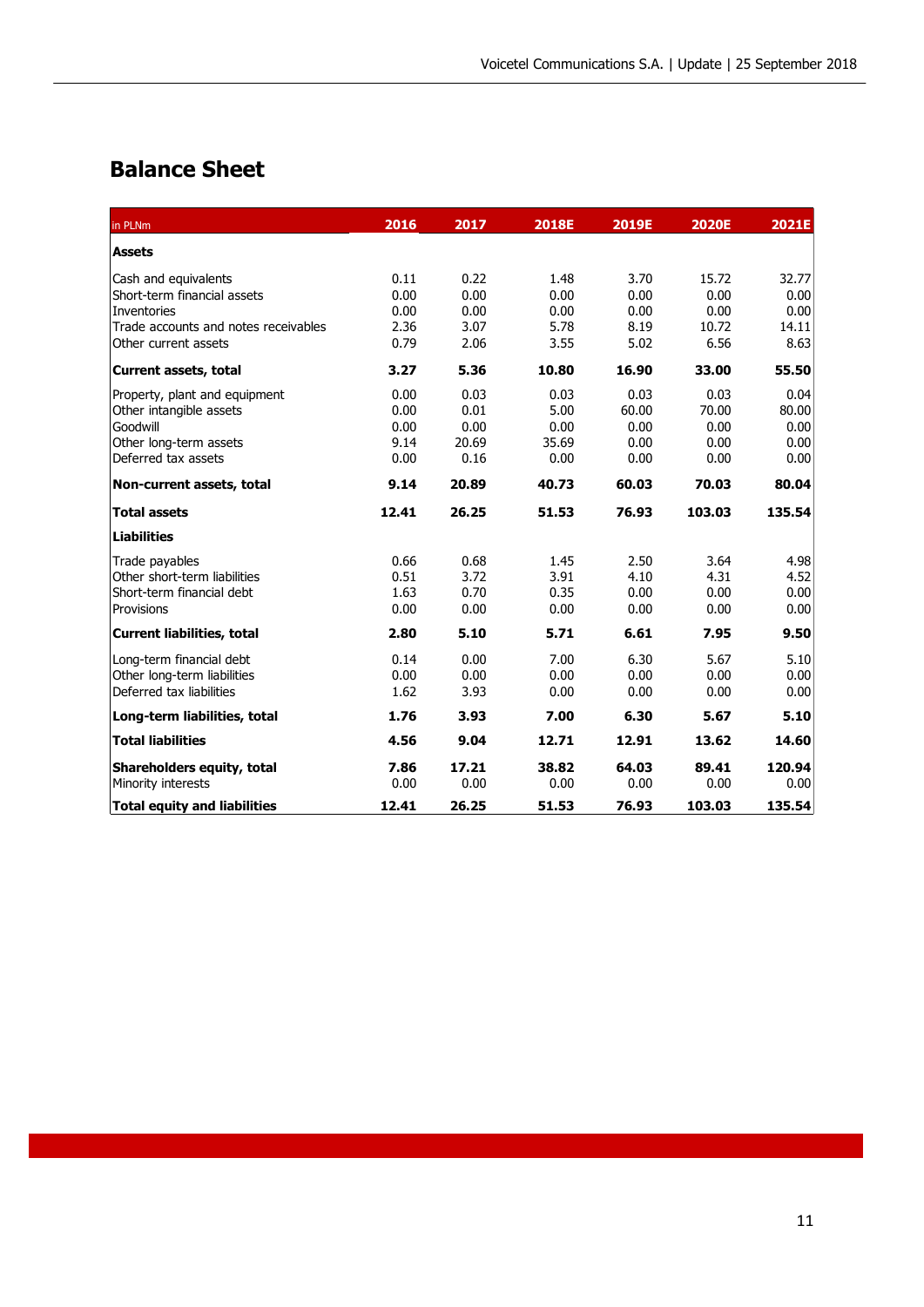# **Cash Flow Statement**

| in PLNm                             | 2016    | 2017     | <b>2018E</b> | <b>2019E</b> | <b>2020E</b> | <b>2021E</b> |
|-------------------------------------|---------|----------|--------------|--------------|--------------|--------------|
| Net income / loss                   | 3.96    | 9.35     | 16.36        | 19.96        | 25.39        | 31.52        |
| Depreciation                        | 0.00    | 0.02     | 1.10         | 4.40         | 4.84         | 5.32         |
| Change of working capital           | $-2.22$ | 2.44     | $-3.24$      | $-2.63$      | $-2.73$      | $-3.90$      |
| <b>Others</b>                       | 1.08    | 2.56     | 3.77         | 0.00         | 0.00         | 0.00         |
| Net operating cash flow             | 2.82    | 14.37    | 17.99        | 21.73        | 27.49        | 32.94        |
| <b>Cash flow from investing</b>     | $-5.01$ | $-12.45$ | $-21.09$     | $-23.71$     | $-14.84$     | $-15.33$     |
| Free cash flow                      | $-2.18$ | 1.92     | $-3.10$      | $-1.98$      | 12.65        | 17.62        |
| <b>Cash flow from financing</b>     | 2.21    | $-1.80$  | 4.35         | 4.20         | $-0.63$      | $-0.57$      |
| Change of cash                      | 0.03    | 0.11     | 1.25         | 2.22         | 12.02        | 17.05        |
| Cash at the beginning of the period | 0.09    | 0.11     | 0.22         | 1.48         | 3.70         | 15.72        |
| Cash at the end of the period       | 0.11    | 0.22     | 1.48         | 3.70         | 15.72        | 32.77        |

# **Financial ratios**

| <b>Fiscal year</b>                      | 2016     | 2017      | 2018E     | 2019E     | <b>2020E</b> | 2021E     |
|-----------------------------------------|----------|-----------|-----------|-----------|--------------|-----------|
| Profitability and balance sheet quality |          |           |           |           |              |           |
| Gross margin                            | 92.42%   | 93.65%    | 92.00%    | 89.00%    | 86.00%       | 83.00%    |
| <b>EBITDA</b> margin                    | 92.38%   | 93.09%    | 91.16%    | 87.65%    | 83.38%       | 77.40%    |
| <b>EBIT margin</b>                      | 92.38%   | 92.96%    | 86.51%    | 74.49%    | 72.32%       | 68.14%    |
| Net margin                              | 74.01%   | 74.43%    | 69.20%    | 59.67%    | 58.03%       | 54.81%    |
| Return on equity (ROE)                  | 68.19%   | 74.63%    | 58.39%    | 38.81%    | 33.09%       | 29.97%    |
| Return on assets (ROA)                  | 32.14%   | 36.29%    | 32.24%    | 26.30%    | 24.93%       | 23.46%    |
| Return on capital employed (ROCE)       | 41.44%   | 44.90%    | 36.15%    | 28.70%    | 26.95%       | 25.19%    |
| Economic Value Added (in PLNm)          | 2.72     | 6.71      | 10.54     | 10.94     | 13.13        | 15.18     |
| Net debt (in PLNm)                      | 1.66     | 0.48      | 5.88      | 2.60      | $-10.05$     | $-27.66$  |
| Net gearing                             | 21.11%   | 2.79%     | 15.14%    | 4.07%     | $-11.24%$    | $-22.88%$ |
| Equity ratio                            | 63.30%   | 65.57%    | 75.34%    | 83.22%    | 86.78%       | 89.23%    |
| Current ratio                           | 1.17     | 1.05      | 1.89      | 2.56      | 4.15         | 5.84      |
| <b>Quick ratio</b>                      | 0.88     | 0.64      | 1.27      | 1.80      | 3.33         | 4.93      |
| Net interest cover                      | 158.58   | 68.33     | 80.20     | 90.60     | 107.24       | 142.51    |
| Net debt/EBITDA                         | 0.34     | 0.04      | 0.27      | 0.09      | $-0.28$      | $-0.62$   |
| Tangible BVPS                           | 7.01     | 15.37     | 34.59     | 54.91     | 76.26        | 103.14    |
| <b>CAPEX/Sales</b>                      | -93.07%  | $-92.22%$ | $-89.22%$ | $-70.88%$ | $-33.93%$    | $-26.65%$ |
| Working capital/Sales                   | 37.16%   | 5.83%     | 16.80%    | 19.73%    | 21.33%       | 23.01%    |
| Cash Conversion Cycle (in days)         | $-437$   | $-221$    | $-190$    | $-159$    | $-127$       | $-96$     |
| <b>Trading multiples</b>                |          |           |           |           |              |           |
| EV/Sales                                | 25.42    | 10.82     | 5.75      | 4.06      | 3.11         | 2.36      |
| EV/EBITDA                               | 27.51    | 11.62     | 6.31      | 4.64      | 3.73         | 3.05      |
| EV/EBIT                                 | 27.51    | 11.64     | 6.65      | 5.46      | 4.30         | 3.47      |
| P/Tangible BVPS                         | 17.11    | 7.81      | 3.47      | 2.19      | 1.57         | 1.16      |
| P/E                                     | 33.95    | 14.37     | 8.23      | 7.01      | 5.54         | 4.46      |
| P/FCF                                   | $-61.55$ | 70.11     | $-43.39$  | $-67.97$  | 10.62        | 7.63      |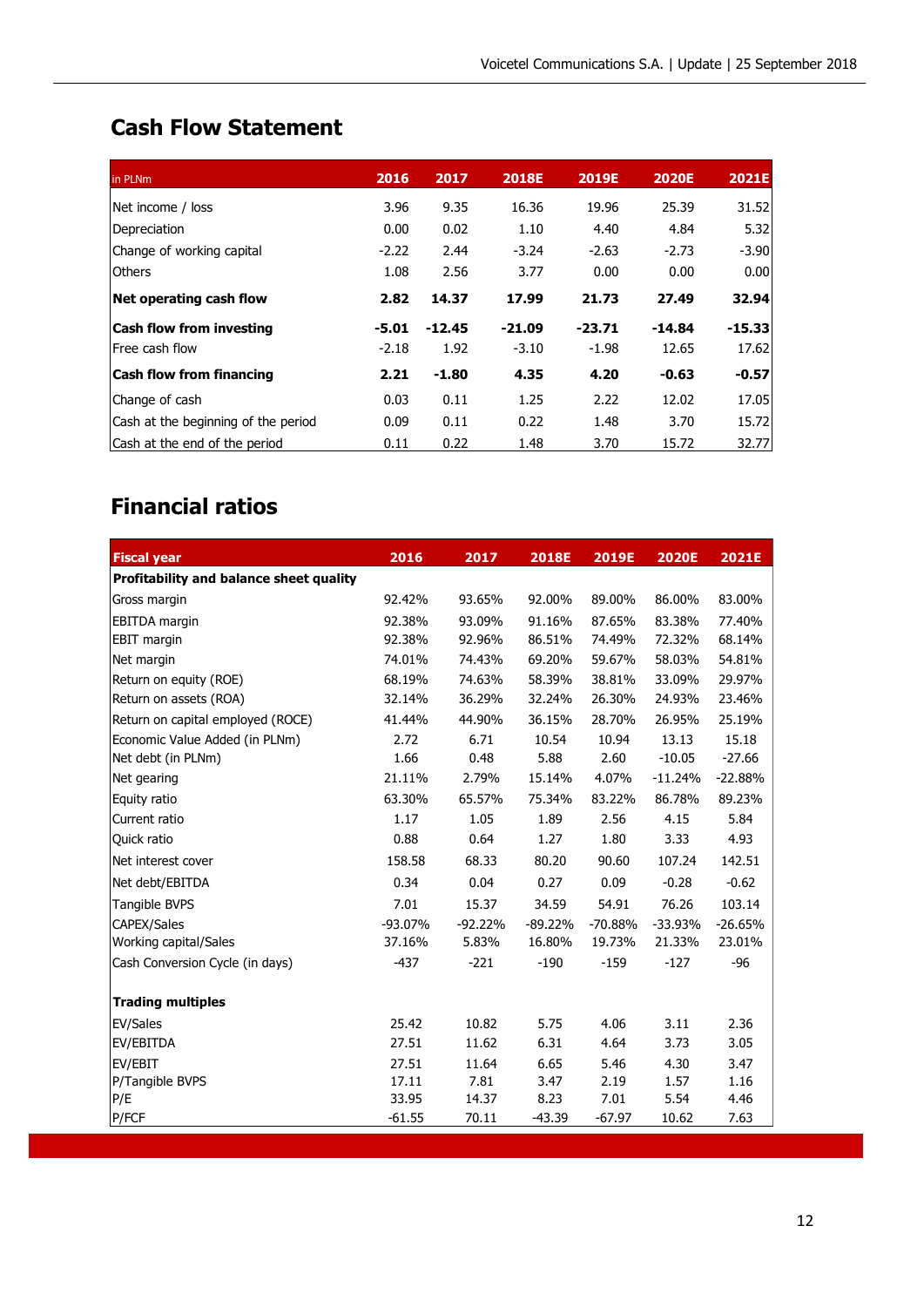## **Disclaimer**

This document (prepared on 24 September 2018) does neither constitute an offer nor a request to buy or sell any securities. It only serves informational purposes. This document only contains a non-binding opinion on the mentioned securities and market conditions at the time of its publication. Due to the general character of its content this document does not replace investment advice. Moreover, in contrast to especially approved prospectuses, it does not provide information, which is necessary for taking investment decisions.

All information, which have been used in this document, and the statements that have been made, are based on sources, which we think are reliable. However, we do not guarantee their correctness or completeness. The expressions of opinion, which it contains, show the author's personal view at a given moment. These opinions can be changed at any time and without further notice.

A liability of the analyst or of the institution, which has mandated him, should be excluded from both direct and indirect damages.

This confidential study has only been made available to a limited number of recipients. A disclosure or distribution to third-parties is only allowed with East Value Research' approval. All valid capital market rules, which relate to the preparation, content as well as distribution of research in different countries, should be applied and respected by both the supplier and recipient.

Distribution in the United Kingdom: In the UK this document shall only be distributed to persons who are described in Section 11 (3) of the Financial Services Act 1986 (Investment Advertisements) (Exemptions) Order 1996 (as amended). This research may not be distributed and forwarded directly or indirectly to any other group of individuals. The distribution of this document in other international jurisdictions may be restricted by law and individuals who possess this study should inform themselves about any existing restrictions and comply with them.

Neither this document nor any copy of it may be taken or sent to the United States of America, Canada, Japan or Australia or distributed, directly or indirectly, in the United States of America, Canada, Japan or Australia or to any resident thereof. Any failure to comply with these restrictions may constitute a violation of United States, Canadian, Japanese or Australian securities laws or the law of any other jurisdiction.

Declaration according to § 34b WpHG and FinAnV on potential conflicts of interest (As of July 24, 2013): East Value Research has been commissioned to prepare this report by Voicetel Communications S.A..